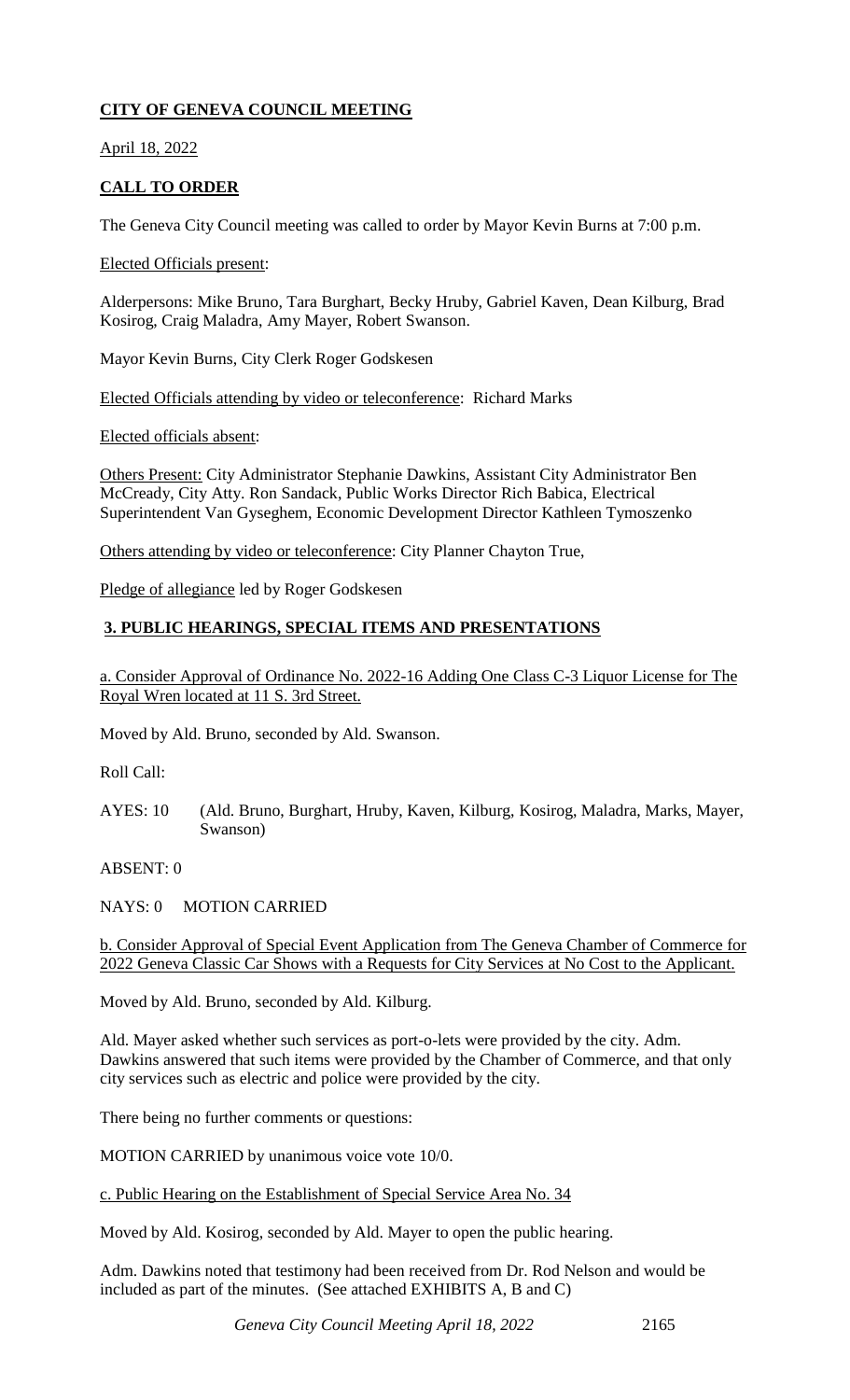MOTION CARRIED to open the public hearing by unanimous voice vote 10/0.

There being no comments or questions either in chambers or via online:

Moved by Ald. Bruno, seconded by Ald. Burghart to close the public hearing.

MOTION CARRIED by unanimous voice vote 10/0.

d. Public Hearing on an Annexation Agreement by and Between the City of Geneva and HIP VI Enterprises, LLC c/o Hillwood.

Moved by Ald. Swanson, seconded by Ald. Kosirog to open the public hearing.

MOTION CARRIED by unanimous voice vote 10/0.

Hendrick Leight of 674 Green Meadow Lane appreciated the transparency and consistency of the planning process, felt the applicant took the residents nearby into consideration, and added that he thought it was a good project for the community and asked that the council support it.

David Wallendziak of 578 Lexington Drive noted he also liked the transparency the builder put forth and that it looks like they can be a very good neighbor to Geneva. His only suggestion was that the berm along the property be raised to six feet in height, and suggested evergreen trees, rather than deciduous trees be planted, both suggestions to help block the view of vehicles yearround.

Don Schoenheider, representing the Hillwood company, gave a power-point presentation which highlighted the background of the company, the goal to work closely with the city, an overview of the project including the plan to develop it in two phases and commented on potential clients and sustainability that would be included in the design.

There being no further comments or questions:

Moved by Ald. Maladra, seconded by Ald. Kosirog to close the public hearing.

MOTION CARRIED by unanimous voice vote 10/0.

#### **4. AMENDMENTS TO AGENDA**

None

#### **5. OMNIBUS AGENDA**

All Items listed on the Omnibus Agenda are considered to be routine by the City Council and will be enacted by one motion. There will be no separate discussion on these items unless a council member so requests in which event the item will be removed from the Omnibus (Consent) Agenda and considered in its normal sequence on the agenda.

Moved by Ald. Swanson, seconded by Ald. Bruno to approve the agenda as presented.

Roll Call:

AYES: 10 (Ald. Bruno, Burghart, Hruby, Kaven, Kilburg, Kosirog, Maladra, Marks, Mayer, Swanson)

ABSENT: 0

NAYS: 0 MOTION CARRIED

## **\*6. Approve Regular City Council Minutes from April 4, 2022. (Clerk Recommends Approval)**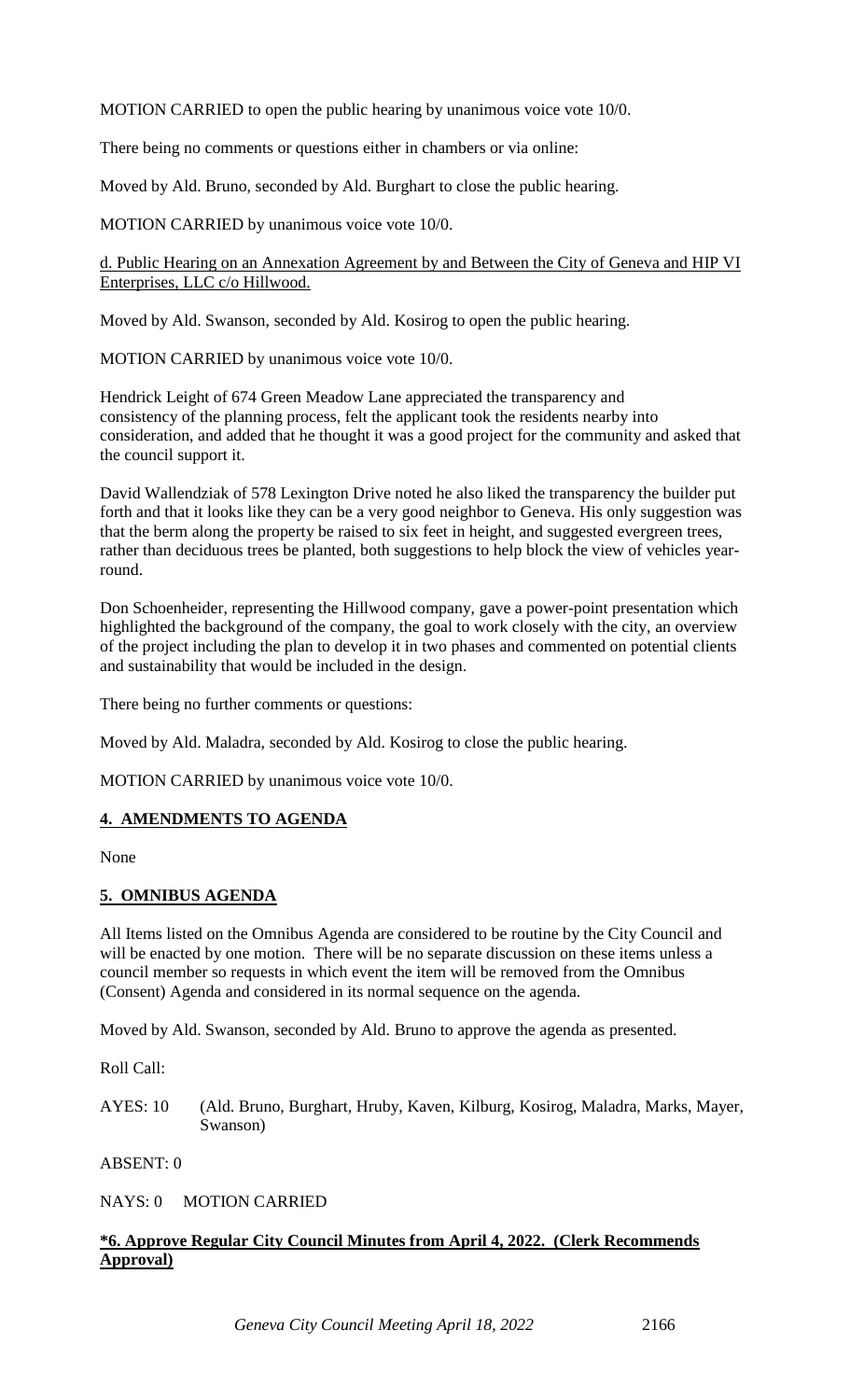Moved by Ald. Swanson, seconded by Ald. Bruno to approve the measure as presented. Approved by unanimous roll call vote 10/0. (Omnibus Agenda). MOTION CARRIED

### **\*7. APPROVE REPORTS**

#### a. Tax Revenue Report

Moved by Ald. Swanson, seconded by Ald. Bruno to approve the measure as presented. Approved by unanimous roll call vote 10/0. (Omnibus Agenda). MOTION CARRIED

### **8. COUNCIL COMMITTEES**

None

#### **9. OTHER ITEMS AND CORRESPONDENCE**

None

## **10. MUNICIPAL BILLS FOR PAYMENT**

City of Geneva Expenditures - 4/18/2022 \$ 3,119,520.55 Manual  $Check(s)$  – Utility Billing Refund(s) 425.47 Misc. Refund(s) 450.00 Sales Tax Abatement – City of Geneva Payroll 728,019.99 Tri-Com Expenditures - 4/18/22 40,765.99 Tri-Com Payroll 123,305.78

 $\mathcal{L}_\text{max}$  and  $\mathcal{L}_\text{max}$  and  $\mathcal{L}_\text{max}$ Total Expenditures \$ 4,012,487.78

Moved by Ald. Bruno, seconded by Ald. Burghart to approve the bills as presented.

Roll Call:

AYES: 10 (Ald. Bruno, Burghart, Hruby, Kaven, Kilburg, Kosirog, Maladra, Marks, Mayer, Swanson)

ABSENT: 0

#### NAYS: 0 MOTION CARRIED

## **11. COMMITTEE OF THE WHOLE ITEMS OF BUSINESS**

#### **\*a. Consider Approval of a Certificate of Completion for Fritz Lane Subdivision.**

Moved by Ald. Swanson, seconded by Ald. Bruno to approve the measure as presented. Approved by unanimous roll call vote 10/0. (Omnibus Agenda). MOTION CARRIED

#### **\*b. Approve Resolution No. 2022-31 for Pre-Approval of a Purchase of General Fund Vehicles Up to the Budgeted Amount Through State Bid, Sourcewell, or West Suburban Co-Op Contracts.**

Moved by Ald. Swanson, seconded by Ald. Bruno to approve the measure as presented. Approved by unanimous roll call vote 10/0. (Omnibus Agenda). MOTION CARRIED

#### **\*c. Approve Resolution No. 2022-32 Authorizing Execution of a Sanitary Sewer Pipeline Crossing Agreement with Union Pacific Railroad.**

Moved by Ald. Swanson, seconded by Ald. Bruno to approve the measure as presented. Approved by unanimous roll call vote 10/0. (Omnibus Agenda). MOTION CARRIED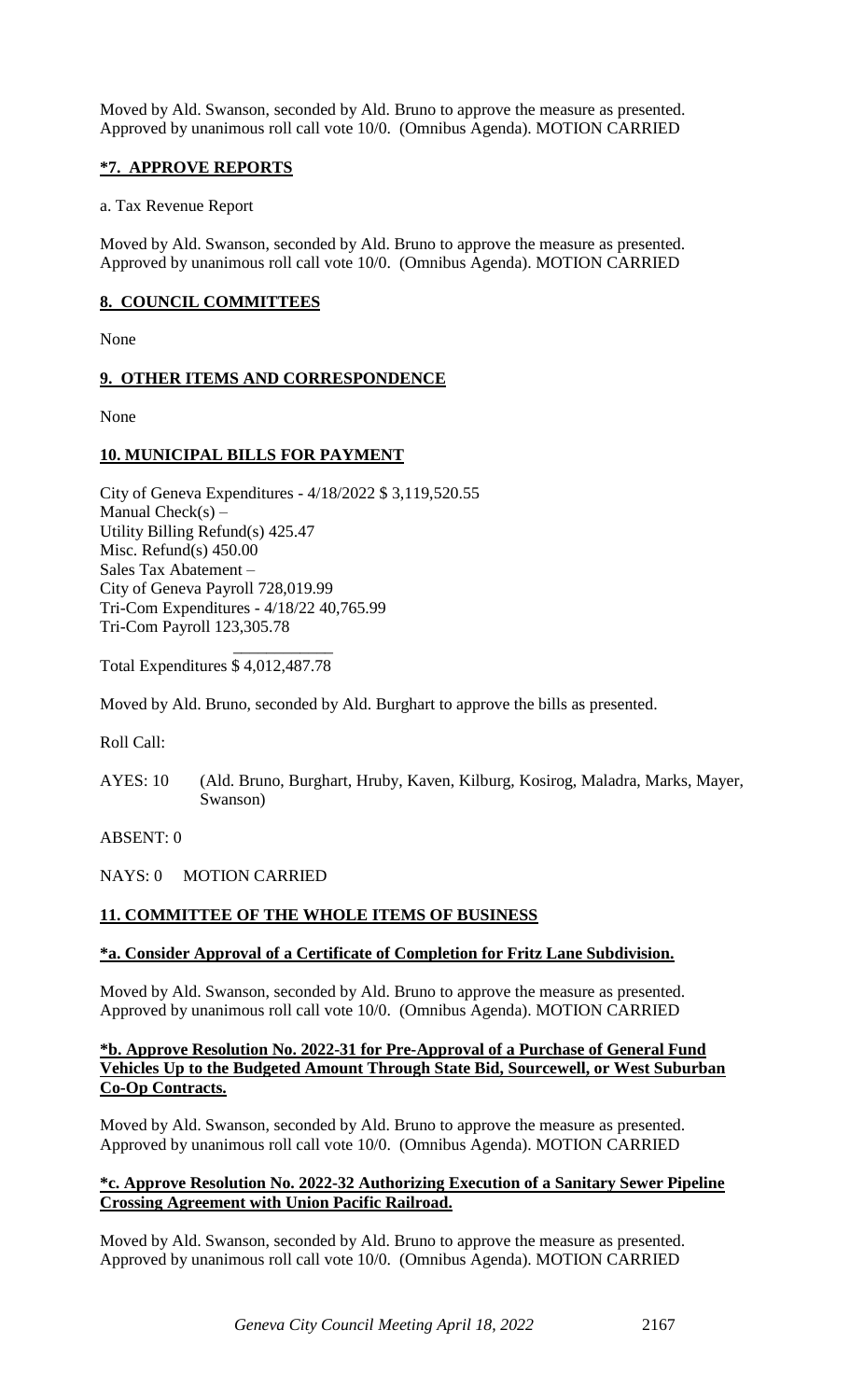#### **\*d. Approve Resolution No. 2022-33 Authorizing the Execution of an Intergovernmental Agreement Between the City of Geneva and the Illinois Department of Transportation for the Maintenance and Energy Costs for Traffic Control Devices on State Highways Within the City of Geneva.**

Moved by Ald. Swanson, seconded by Ald. Bruno to approve the measure as presented. Approved by unanimous roll call vote 10/0. (Omnibus Agenda). MOTION CARRIED

#### **\*e. Approve Resolution No. 2022-34 Authorizing Acceptance of a Proposal to Bind Coverage for Property, Inland Marine, General Liability, Automobile, Employment Practices, Law Enforcement, Public Officials', Crime, Cyber, Excess Liability, and Workers' Compensation Insurance Coverage Effective May 1, 2022 at a Total Cost of \$668,398.00.**

Moved by Ald. Swanson, seconded by Ald. Bruno to approve the measure as presented. Approved by unanimous roll call vote 10/0. (Omnibus Agenda). MOTION CARRIED

#### **12. PRESENTATION OF ORDINANCES, RESOLUTIONS, PETITIONS, BIDS**

#### **a. Consider Approval of Ordinance No. 2022-17 Authorizing the Execution of an Annexation Agreement by and Between the City of Geneva and HIP VI Enterprises, LLC c/o Hillwood.**

Moved by Ald. Bruno, seconded by Ald. Kaven to approve the item as presented.

There being no comments or questions:

Roll Call:

AYES: 11 (Bruno, Burghart, Hruby, Kaven, Kilburg, Kosirog, Maladra, Marks, Mayer, Swanson, Burns)

ABSENT: 0

NAYS: 0 MOTION CARRIED

#### **b. Consider Approval of Ordinance No. 2022-18 Annexing Certain Territory (Parcel No. 12- 01-200-001) to the City of Geneva.**

Moved by Ald. Mayer, seconded by Ald. Kosirog to approve the item as presented.

There being no comments or questions:

Roll Call:

AYES: 11 (Bruno, Burghart, Hruby, Kaven, Kilburg, Kosirog, Maladra, Marks, Mayer, Swanson, Burns)

ABSENT: 0

NAYS: 0 MOTION CARRIED

#### **c. Consider Approval of Ordinance No. 2022-19 Granting a Zoning Map Amendment to Rezone Parcel No. 12-01-200-001 from the RR Rural Single Family Residential to I1 Light Industrial District Upon Annexation.**

Moved by Ald. Bruno, seconded by Ald. Maladra to approve the item as presented.

There being no comments or questions:

Roll Call: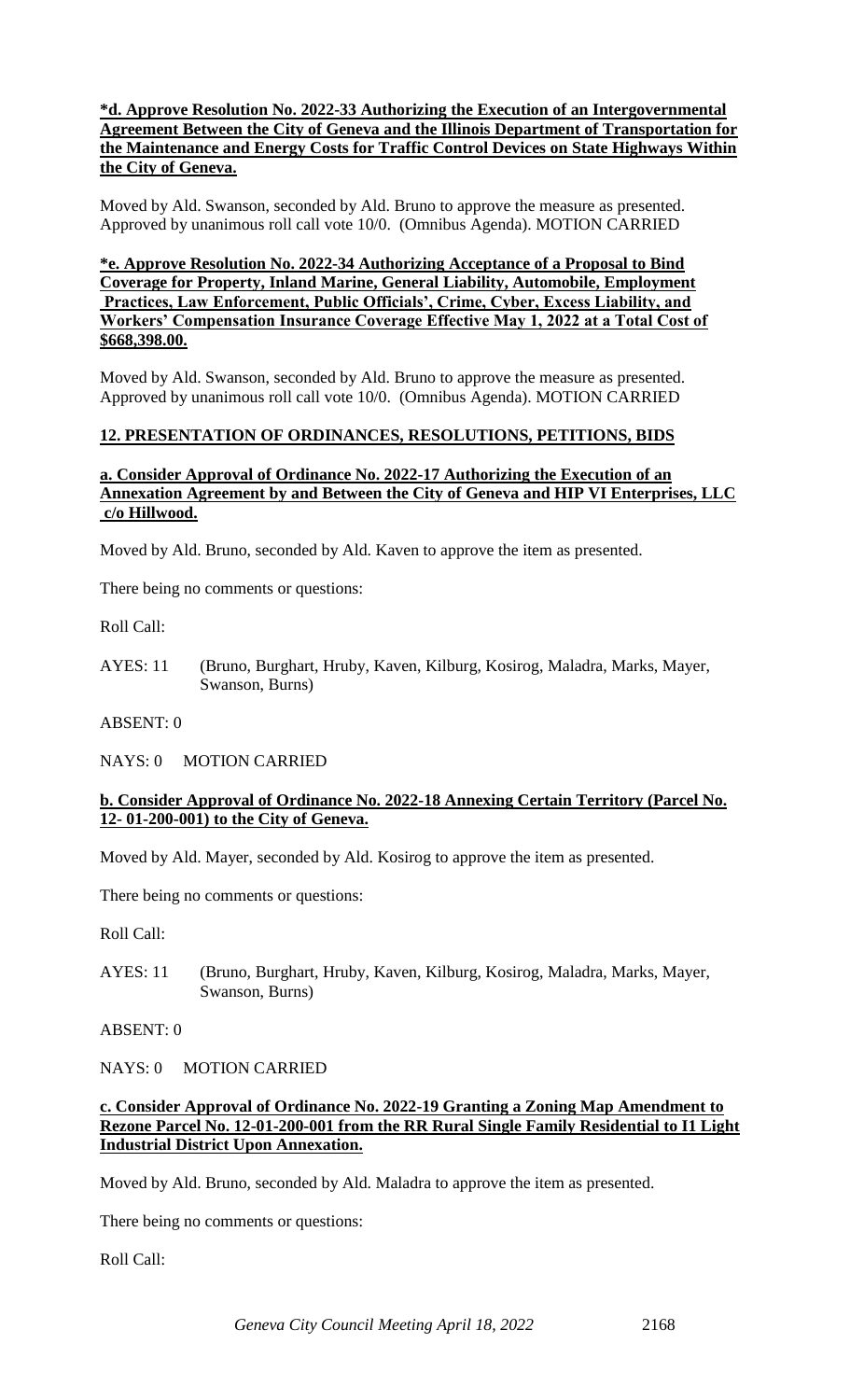AYES: 10 (Ald. Bruno, Burghart, Hruby, Kaven, Kilburg, Kosirog, Maladra, Marks, Mayer, Swanson)

ABSENT: 0

NAYS: 0 MOTION CARRIED

#### **d. Consider Approval of Ordinance No. 2022-20 Granting a Preliminary Plat of Planned Unit Development and Subdivision for the Development of a 75.23-Acre Light Industrial Development.**

Moved by Ald. Kilburg, seconded by Ald. Kaven to approve the item as presented.

Ald. Kilburg, in light of tornado damage to a warehouse in southern Illinois, asked about plans to provide storm protection for employees in the planned warehouses in this development and what the developer could do regarding this matter.

Don Schoenheider, representing the Hillwood company, responded that their buildings are designed to withstand high winds and weather, but the safety of employees is typically controlled by the tenants of the buildings based on their business needs. He added that his company was happy to work with clients and that attention would be paid going forward to the issue.

Ald. Kilburg also asked about Geneva Drive and a possible extension to it. Schoenheider responded that traffic studies with the city indicated that an extension was not needed. He added their desire to clean up the street regarding enforcement of parked and idling trucks, which had been discussed in consultation with the Police Department.

Kilburg asked about annexation of land West of Geneva Drive in it were extended to Kirk Road. Mayor Burns confirmed that any construction that might take place to the west would require annexation of land.

Ald. Hruby asked about plans for sustainability, included charging stations for electric vehicles, and whether water permeable parking would be included. Schoenheider responded that power lines for charging stations were included in the plans, although the actual stations would not be installed until the demand from tenants was known. He also responded that permeable parking lots are very hard and expensive to maintain, however the project plan does include storm water management by other methods.

Ald. Bruno asked for clarification that safety demands would be driven by the needs of individual tenants. Schoenheider responded that this was correct, and that safety needs are also driven by city codes, such as fire protection.

Ald. Mayer asked what might happen if this development does not happen, and whether requirements for sustainability could be put into the PUD to ensure that a potential different developer who might purchase the land would have to include sustainability. City Planner Chayton True, speaking remotely, noted that unless those requirements were included in the PUD, they would not transfer to another owner. Mayer asked whether the applicant would be willing to put such requirements into the PUD, and Schoenheider responded that they would be happy to do so.

Ald. Kosirog asked about Geneva Drive and whether Lineage was prepared to address parking issues with their trucks. Development Director Tymoszenko responded that Lineage is aware that parking will be enforced as posted by signs, that they have done some clean up of trash, and they are evaluating several options regarding parking, such as moving some trucks to other locations.

Kosirog also asked whether consideration of widening Geneva Drive had been considered. Tymoszenko and City Planner True responded that a traffic study previously conducted did not indicate a need for such a change.

There being no further comments or questions: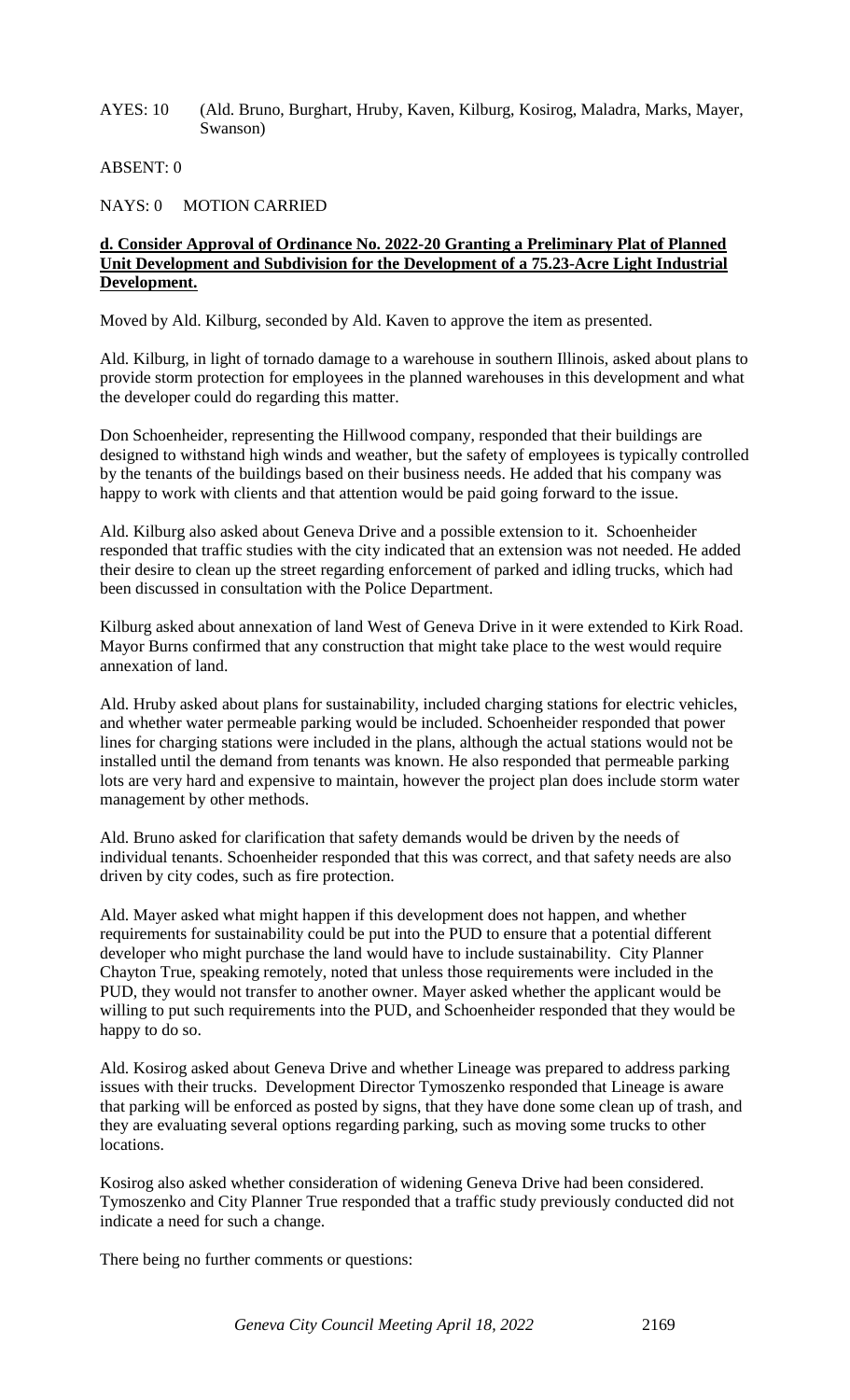Roll Call:

AYES: 10 (Ald. Bruno, Burghart, Hruby, Kaven, Kilburg, Kosirog, Maladra, Marks, Mayer, Swanson)

ABSENT: 0

NAYS: 0 MOTION CARRIED

### **13. NEW BUSINESS AND PUBLIC COMMENT**

There being no comments or questions raised in chambers or online, Mayor Burns invited City Clerk Roger Godskesen to make an announcement. Afterward, Burns asked that Mr. Godskesens' comments be entered into the records.

Roger Godskesen comments follow:

It is with deep regret I notified the mayor that I am stepping down as City Clerk, effective toward the end of the month.

I reflected on what to say and I thought about what this experience meant to me, and it all boiled down to how much I really appreciate and love history.

When my wife and I discovered Geneva, we brought our kids here for the day. We ate burgers at Stockholm's, tried to keep the kids from spending too much money in the gift shops, explored the town and decided that we wanted to live here someday. We bought a house and moved here in 2006. We didn't know until we moved in and started ripping out a wall that it was a Sears catalog house that had been delivered here by railroad in 1937. Later we took a historic walking tour of our East Side neighborhood, and our house was the first stop. That was when we started to understand that we truly do live in a historic place.

When I retired and the opportunity came for me to give back to the city we loved so much, I took this job which I was told basically required me to sit quietly, listen carefully to what everyone else said, but keep my opinions to myself. My best friend said "that doesn't sound like you at all. Are you sure about this?". He was right, but it did give me a different perspective.

Sitting up here on the dais, at every meeting I never failed to look at the photos on the back wall where all of the mayors since the beginning in 1867 seem to watch over us, as we continued to make history.

I saw how much dedication, sacrifice, time and commitment our neighbors who choose to become elected officials give willingly to care for our city. I expected there would be disagreements and differences of opinion, but I also witnessed integrity, respect, good will and a healthy amount of laughter and good humor as well.

When my mother was born in 1911, her mother did not have the right to vote because she was a woman. When I started this job in 2017, I saw that nearly a third of the city council seats were held by women. I don't know if that ever happened before, but it felt historic to me.

I got to be in this room when, after a difficult months-long debate, our elected officials overwhelmingly made the decision to make affordable housing in our city more accessible, and I heard their collective voices say "You are welcome here".

I watched our mayor welcome and speak with every young person who came before us every night, and to help make that a special day in their lives.

I got to be part of a nearly 6-hour meeting that started on Monday, and ended on Tuesday, because that's how long it took to fully deliberate a certain issue. It also took coffee.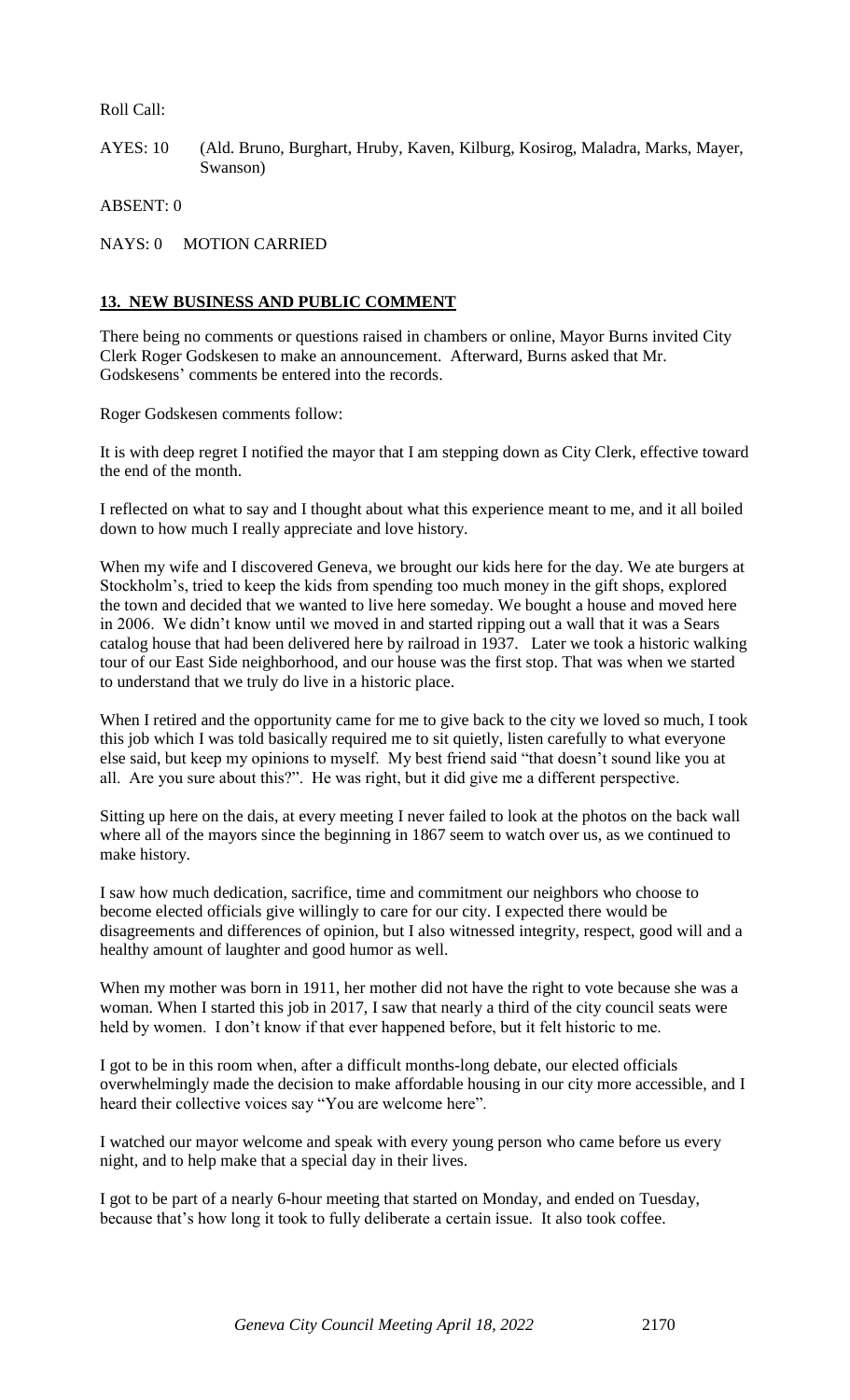We have all witnessed a once in a lifetime, hopefully, pandemic, where technology was used to conduct the city's business in a way that those Mayors on the back wall could not even have conceived of.

I was here for a meeting during the pandemic when this room was filled to capacity with people who came to make their voices heard. That's not unusual in Geneva. But every single person here that night wore a mask because that's what was respectful and that's what was needed to help end the pandemic. That made me proud to say I live here.

The job of City Clerk of Geneva began some 150 years ago. I am honored and grateful to have had the opportunity to carry that role on for five more. Thank you.

## **14. ADJOURNMENT**

There being no further business, moved by Ald. Kosirog to adjourn the Geneva City Council meeting.

MOTION CARRIED by unanimous voice vote 10/0.

The meeting adjourned at 7:47 PM.

Roger Godskesen City Clerk

\_\_\_\_\_\_\_\_\_\_\_\_\_\_\_\_\_\_\_\_\_\_\_\_\_\_\_\_\_\_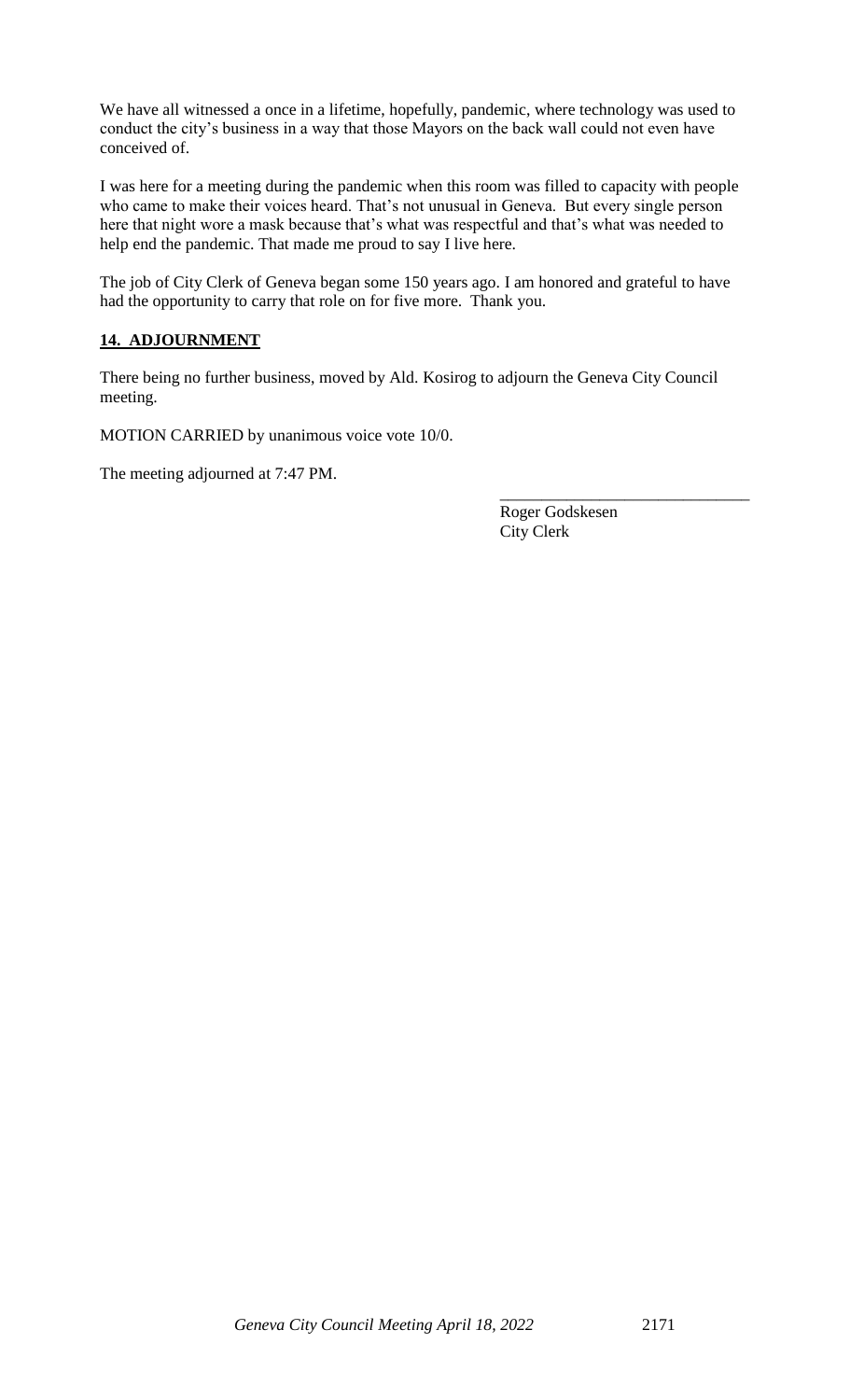# **EXHIBIT A**

# Rod Nelson <rbn3@aol.com>

Fri 4/15/2022 5:51 AM To: Godskesen, Roger; Fornari, Jeanne Cc: Hruby, Becky; Maladra, Craig; Kilburg, Dean; Mayer, Amy; Kaven, Gabriel; Bruno, Mike; rkosirog@geneva.il.us; Marks, Richard; Swanson, Robert; Burghart, Tara; Dawkins, Stephanie; DeGroot, David

Emma's special Use [Ordinance](https://owa.geneva.il.us/owa/service.svc/s/GetFileAttachment?id=AAMkAGM1NzZlZWFmLWIxYjAtNGM0NS1iOWVjLThkY2ZiMmQ5YWNiYgBGAAAAAAAJbO2F0JDcRYhkm2EWtGilBwCpn%2BEtYp5eTLyocsBZo6srAAAAqXEfAADYITDC6xWbTqPEfLJAOQ3jAADLAAqGAAABEgAQAIajTgbdnIZHrR8WbqgAc%2FM%3D&X-OWA-CANARY=Fz5px-uX8EmNhcv888CVLeDZGdKjItoIyHCN8TjVPDeNrAGHsiVGJ8xjw_kLkGLdUVUuffic-Bw.&isDocumentPreview=True) SSA 34.pdf5 MB

# 2 attachments (5 MB) Download all EXTERNAL EMAIL - USE CAUTION

To: City Clerk, City of Geneva

re: Public Comment for April 18, 2022 City Council Meeting opposing THE ESTABLISHMENT OF SPECIAL SERVICE AREA, NUMBER 34, EMMA'S LANDING, KANE COUNTY, ILLINOIS

I have two primary objections to the above-captioned SSA 34

1) The Final Plat of Planned Unit Development Attached to the SSA 34 Ordinance is fraudulent. I can find no records that indicate that ownership of the PUD parcel in question (12-08-200-073 ever passed from "Joy Nelson" to "ELA, LLC." SSA 34 may be unenforceable or at least challenged due to this fraudulent discrepancy.

2) The Ordinance for SSA 34 contains this:

"C. A special tax will be considered at the public hearing to be levied in the event of the aforesaid failure to repair, maintain or renew the stormwater facility for an indefinite period and not to exceed .75 percent per annum of assessed value, as equalized, to be levied against the real property included in the Special Service Area.

Said taxes are to be in addition to all other taxes permitted by law."

What is missing from paragraph "C" is an identification of the statute under which "assessed value, as equalized" must be determined by Mr. Fritz, the Township Assessor. No tax bill has yet been prepared for 12-08-200-073. In fact, that parcel number no longer exists in the Assessor's database. The PUD is now at least two tax parcels, the largest being depicted in the attached snippet of the current assessor's map.

If the intent of SSA 34 is to protect nearby property owners from flooding and all other City of Geneva taxpayers from liability, some identifiable and measurable dollar value must flow from the parcels' tax bill.

SSA 34 as it is presented is ambiguous, out of date, fraudulent, and riddled with errors.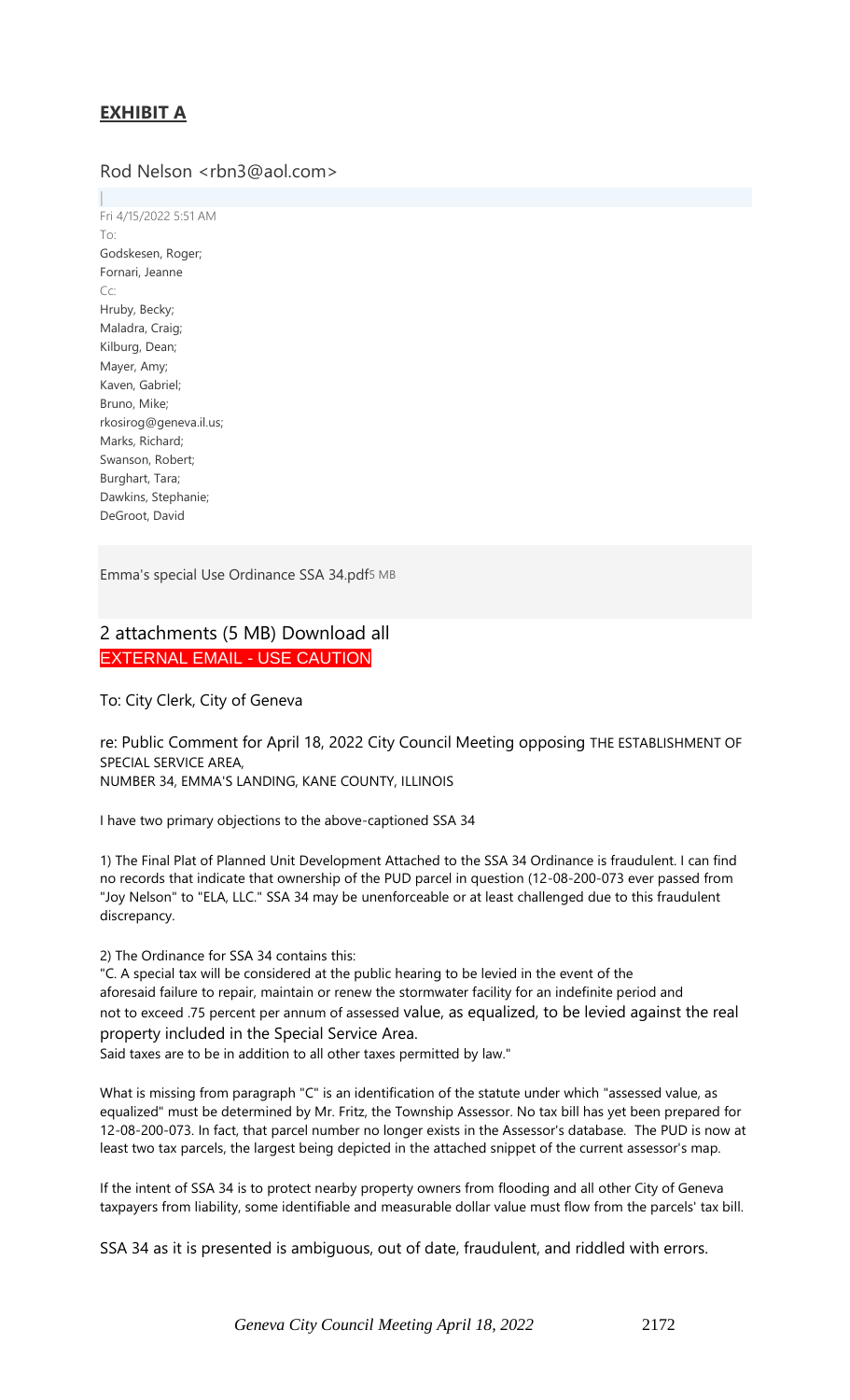Rodney Nelson, M.D., F.A.C.P., former Major USAF 23 Kane Street Geneva, Illinois 60134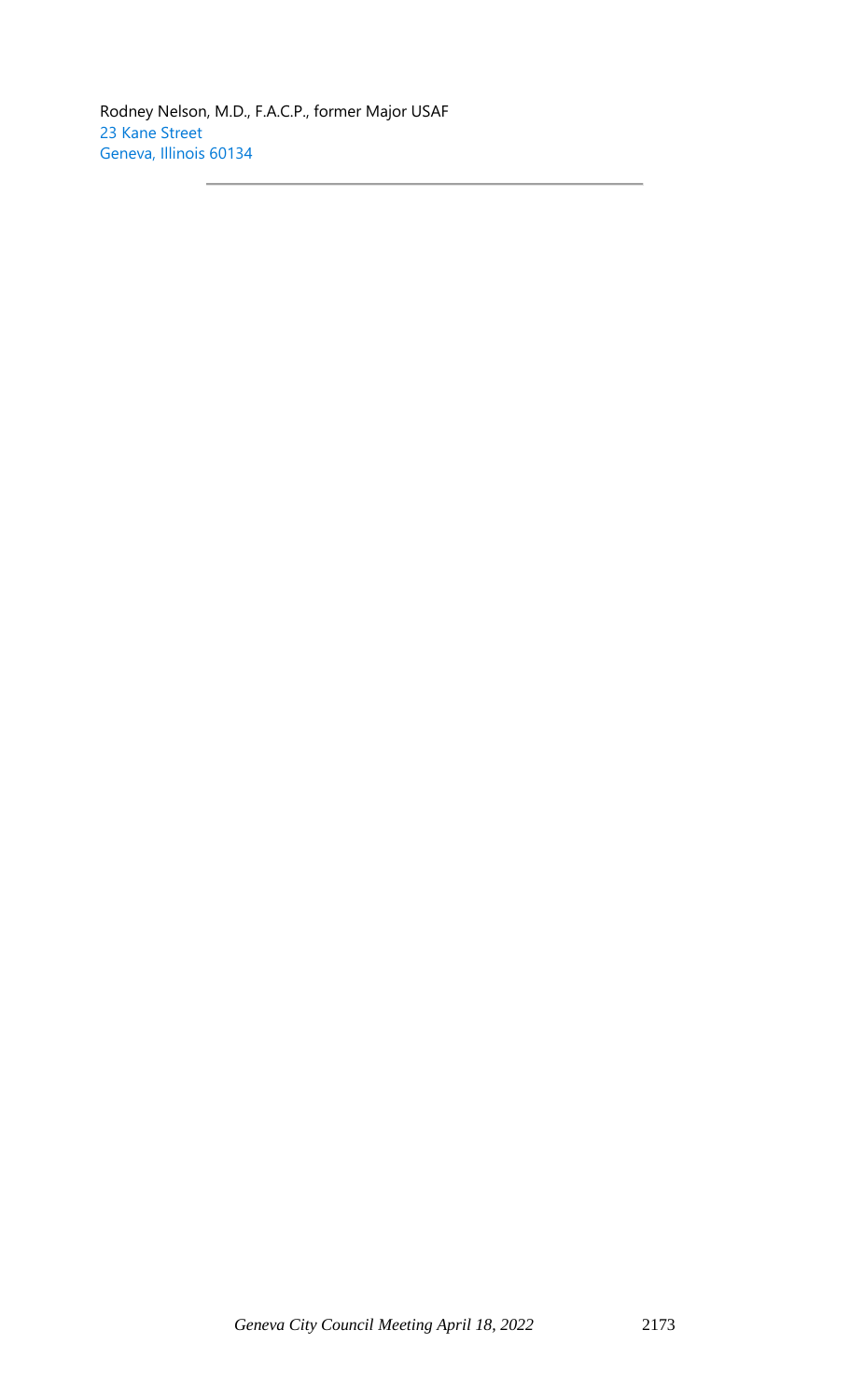# **EXHIBIT B**

# Addendum to Public Comment April 18th, 2022, SSA 34

Rod Nelson <rbn3@aol.com>

| Reply all             |
|-----------------------|
| Fri 4/15/2022 7:41 AM |
| To:                   |
| Godskesen, Roger;     |
| Fornari, Jeanne       |
| Cc:                   |
| Hruby, Becky;         |
| Maladra, Craig;       |
| Kilburg, Dean;        |
| Mayer, Amy;           |
| Kaven, Gabriel;       |
| Bruno, Mike;          |
| Kosirog, Brad;        |
| Marks, Richard;       |
| Swanson, Robert;      |
| Burghart, Tara        |

sale City of Geneva to Burton recorded [09032021.pdf](https://owa.geneva.il.us/owa/service.svc/s/GetFileAttachment?id=AAMkAGM1NzZlZWFmLWIxYjAtNGM0NS1iOWVjLThkY2ZiMmQ5YWNiYgBGAAAAAAAJbO2F0JDcRYhkm2EWtGilBwCpn%2BEtYp5eTLyocsBZo6srAAAAqXEfAADYITDC6xWbTqPEfLJAOQ3jAADLAAqHAAABEgAQANMzoXvZsXRJs3YhG%2BR1XMw%3D&X-OWA-CANARY=OOzMsUord0SYdIl-NWmZhCCUesqkItoIgqsSLFd2K7PGO24wdOdawTlx-fkSFlgsITNMQCXudpc.&isDocumentPreview=True)577 KB[Emma's](https://owa.geneva.il.us/owa/service.svc/s/GetFileAttachment?id=AAMkAGM1NzZlZWFmLWIxYjAtNGM0NS1iOWVjLThkY2ZiMmQ5YWNiYgBGAAAAAAAJbO2F0JDcRYhkm2EWtGilBwCpn%2BEtYp5eTLyocsBZo6srAAAAqXEfAADYITDC6xWbTqPEfLJAOQ3jAADLAAqHAAABEgAQAJimUIX8eIpAhfsNq2wphns%3D&X-OWA-CANARY=OOzMsUord0SYdIl-NWmZhCCUesqkItoIgqsSLFd2K7PGO24wdOdawTlx-fkSFlgsITNMQCXudpc.&isDocumentPreview=True) Tax PUD LT 14.pdf1 MB

## 2 attachments (2 MB) Download all

# EXTERNAL EMAIL - USE CAUTION

Attached please find two additional documents submitted as addendums to my prior submission.

These documents support my contention that the land incorporated in SSA 34 for the PUD of Emma's Landing passed directly from City of Geneva to Burton Foundation without ever passing through ownership by Joy Nelson, as fraudulently represented in the SSA 34 proposed ordinance. Also demonstrated is that parcel 12-08-225-002 (not listed in SSA 34) is currently identified by the Geneva Tax Assessor as tax-exempt. This renders the proposed SSA ordinance moot.

The Ordinance authorizing SSA 34 should be tabled pending resolution of the several inconsistencies in the public records.

Rod Nelson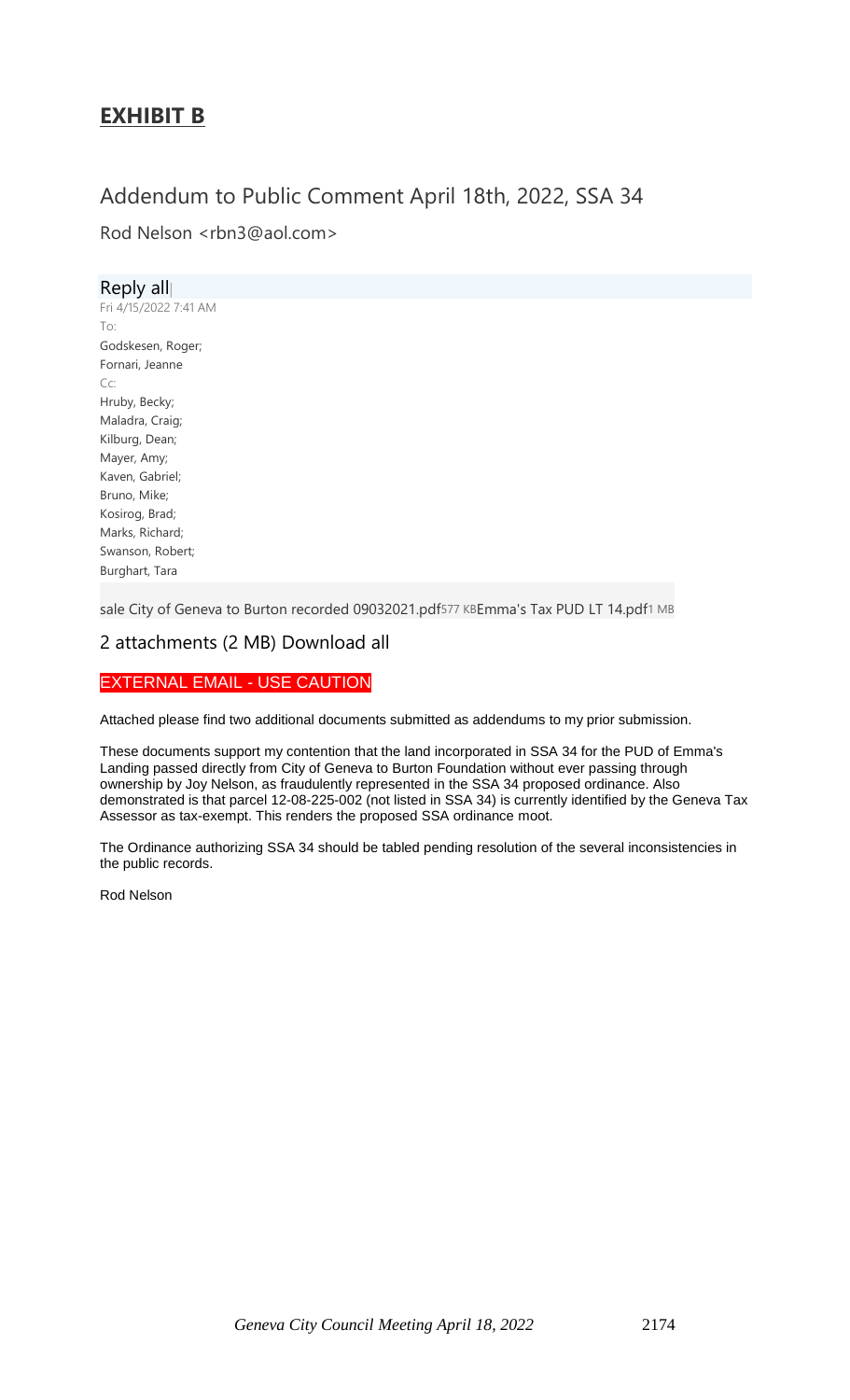# **EXHIBIT C**

# Additional Comment for April 18 Hearing on SSA 34: the March 2022 WBK Geneva Flood Study

Rod Nelson <rbn3@aol.com>

#### Reply all| Sat 4/16/2022 5:40 AM To: Godskesen, Roger; Fornari, Jeanne Cc: Hruby, Becky; Maladra, Craig; Kilburg, Dean; Mayer, Amy; Kaven, Gabriel; Bruno, Mike; Kosirog, Brad; Marks, Richard; Swanson, Robert Inbox

You replied on 4/16/2022 7:17 AM.



WBK March 2022 [printout.pdf](https://owa.geneva.il.us/owa/service.svc/s/GetFileAttachment?id=AAMkAGM1NzZlZWFmLWIxYjAtNGM0NS1iOWVjLThkY2ZiMmQ5YWNiYgBGAAAAAAAJbO2F0JDcRYhkm2EWtGilBwCpn%2BEtYp5eTLyocsBZo6srAAAAqXEfAADYITDC6xWbTqPEfLJAOQ3jAADLAAqNAAABEgAQAOEfTrV%2BsHdEozAvV%2B1fm0A%3D&X-OWA-CANARY=IYYNkTy72UW5Ld3NG18u1SAhwV-nItoIb02stv34Om_ZwLrysbDwe1_9xEMyKxrlyI2l_bZ9M9A.&isDocumentPreview=True)6 MB

# Show all 2 attachments (7 MB) Download all

Action Items

# EXTERNAL EMAIL - USE CAUTION

[PowerPoint Presentation \(illinoisfloods.org\)](https://www.illinoisfloods.org/content/documents/2c_geneva_watershed_study.pdf)

Less than a month ago, the attached map of the Sterling Manor area was made available to the public. I call your attention to the red **X** (added by me) and the red circle (added by me) around the caption **"North of UPRR Undetained."** The report also contains a photo of the May 2020 overflowed detention area at Fargo near the Fire Station. Residents of Sterling Manor have provided to you photos of the flooding near the Emma's Landing Site, also from the May 2020 rain event. You will note that the area just north of the UPRR is a triple water whammy: The area is nearly completely impervious due to gravel parking lots and is "undetained". The third whammy is the fact that the gravel parking lots have been used to store cars and trucks, presenting ground and surface run-off water contamination risk.